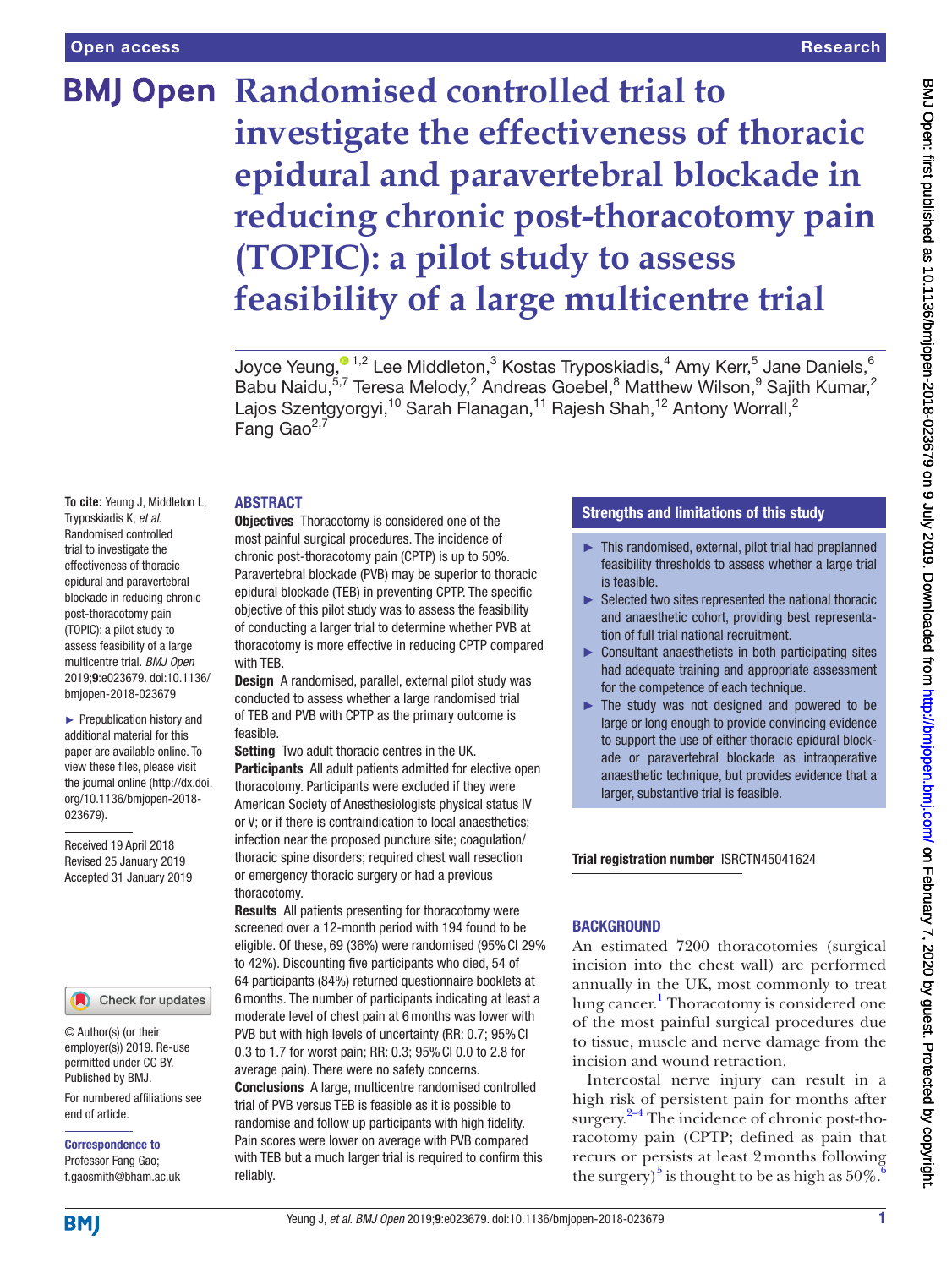Two main analgesic techniques are commonly used for perioperative pain control during thoracotomy. Thoracic epidural blockade (TEB) blocks nerves that supply the chest with local anaesthetic bilaterally, at spinal cord level. It acts by reducing onward transmission of painful nerve signals but may not abolish them completely.<sup>78</sup> Paravertebral blockade (PVB) involves injecting local anaesthetic into the paravertebral space, which contains spinal nerves (and sometimes even extension of the dura), white and grey rami communicantes, the sympathetic chain and intercostal vessels, on the side of surgery.<sup>[9](#page-10-5)</sup> There are studies that describe the spread of PVB injections anteriorly across the heads and necks of the ribs to the spaces above and below; medially through an intervertebral foramen or spread laterally in the intercostal plane.<sup>[9](#page-10-5)</sup> However, compared with TEB, PVB has the potential to completely block painful nerve signals from reaching the spinal cord. $910$  This total blockade of nerve signals could remove the stimulus for 'central sensitisation', which underpins the formation of chronic pain pathways. PVB could be uniquely effective in preventing long-term pain, $\frac{11}{11}$  $\frac{11}{11}$  $\frac{11}{11}$  and there is evidence from a recent trial of two techniques in breast surgery to support this premise.<sup>12</sup> With limited current evidence to support the most effective choice of anaesthetic technique in preventing CPTP, current UK practice varies greatly.<sup>13</sup> A recent Cochrane review recommended that a high-quality randomised controlled trial (RCT) to compare TEB and PVB with the primary outcome of chronic pain is urgently needed.<sup>14</sup>

The overall aim of this research is to determine whether PVB at thoracotomy is more effective in reducing CPTP compared with TEB. To answer this question, a large, multicentre RCT is required. The specific aim of this pilot study was to assess the feasibility of conducting a larger trial and to enhance the likelihood of its success by developing the necessary structure and processes that a large trial would need. Objectives included an assessment of the effectiveness of the patient identification and screening process; identification of reasons for failure to randomise; development of educational and training materials for surgeons and anaesthetists; evaluation of robustness of in-hospital data collection processes; assessment of trial processes including impact on participants and staff.

## **METHODS**

We conducted a randomised, parallel-group, external pilot trial of TEB versus PVB for perioperative pain control during thoracotomy. Recruitment took place over 12 months in two adult thoracic centres: Heartlands Hospital, Birmingham and University Hospital South Manchester (Wythenshawe, England).

## Population and inclusion/exclusion criteria

Eligible participants were all adults admitted for an elective open thoracotomy. Participants were excluded if they had any of the following: American Society of Anesthesiologists (classification of fitness) physical status IV or V (as these patients are unlikely to present for elective surgery due to their physical condition), contraindication to local anaesthetics, infection near the proposed puncture site, coagulation abnormalities (in accordance with Association of Anaesthetists in Great Britain and Ireland guidance 2013), thoracic spine disorders, required chest wall resection or emergency thoracic surgery or had a previous thoracotomy (scarring due to previous surgery can limit the effectiveness of paravertebral block and these patients may have existing chronic pain).

## Study conduct

All patients thought to fulfil the eligibility criteria were approached with study information at their preoperative assessment clinic. They were provided with a Patient Information Sheet and given the opportunity to consider participation. Once eligibility was confirmed and written informed consent was obtained, randomisation was performed prior to surgery using a web-based central randomisation system (via Birmingham Clinical Trials Unit) to allocate patients to either TEB or PVB in a 1:1 ratio. Minimisation was used to achieve balance between sex, age  $\left( \langle 65 \rangle \right)$  years or  $\geq 65$  years), thoracotomy for lung cancer resection or for other indication and study site. Research nurses at each site were responsible for randomisation and assigned group allocation was revealed to responsible anaesthetist when patients arrived at the operating theatre. An Oversight Committee was formed to provide independent guidance to the Trial Management Committee and to review accruing safety information during the period of recruitment. Public and patient involvement was integral to the study throughout.

## **Interventions**

Interventions were delivered by experienced thoracic anaesthetists, trained and deemed competent in both anaesthetic techniques. Participants were not told specifically about their allocated intervention. It was not possible to blind anaesthetists, surgeons or nursing staff due to the nature of the interventions. PVB was performed using three single injections preincision with the patient awake or asleep, at the levels of T3–4, 5–6 and 7–8 with 15mL 0.25% levobupivacaine/bupivacaine, using a landmark technique at each level. The PVB catheter was then placed at T5 under direct vision by a surgeon during surgery. A loading dose of 10mL 0.25% levobupivacaine/ bupivacaine was administered before chest closure, followed by infusion of 0.125% levobupivacaine/bupivacaine 0.1–0.25mL/kg/hour until end of operation. TEB was inserted preincision with the patient awake or asleep, with a catheter inserted at the spinal level supplying the skin at the incision site (normally T5–6), a test dose of 3mL of 0.5% bupivacaine, and a loading dose of 0.25% levobupivacaine/bupivacaine 0.1mL/kg with up to 3mg of diamorphine. This was followed by infusion of 0.125% levobupivacaine/bupivacaine with 2µg/mL fentanyl at 0.1–0.25mL/kg/hour. Further information on delivery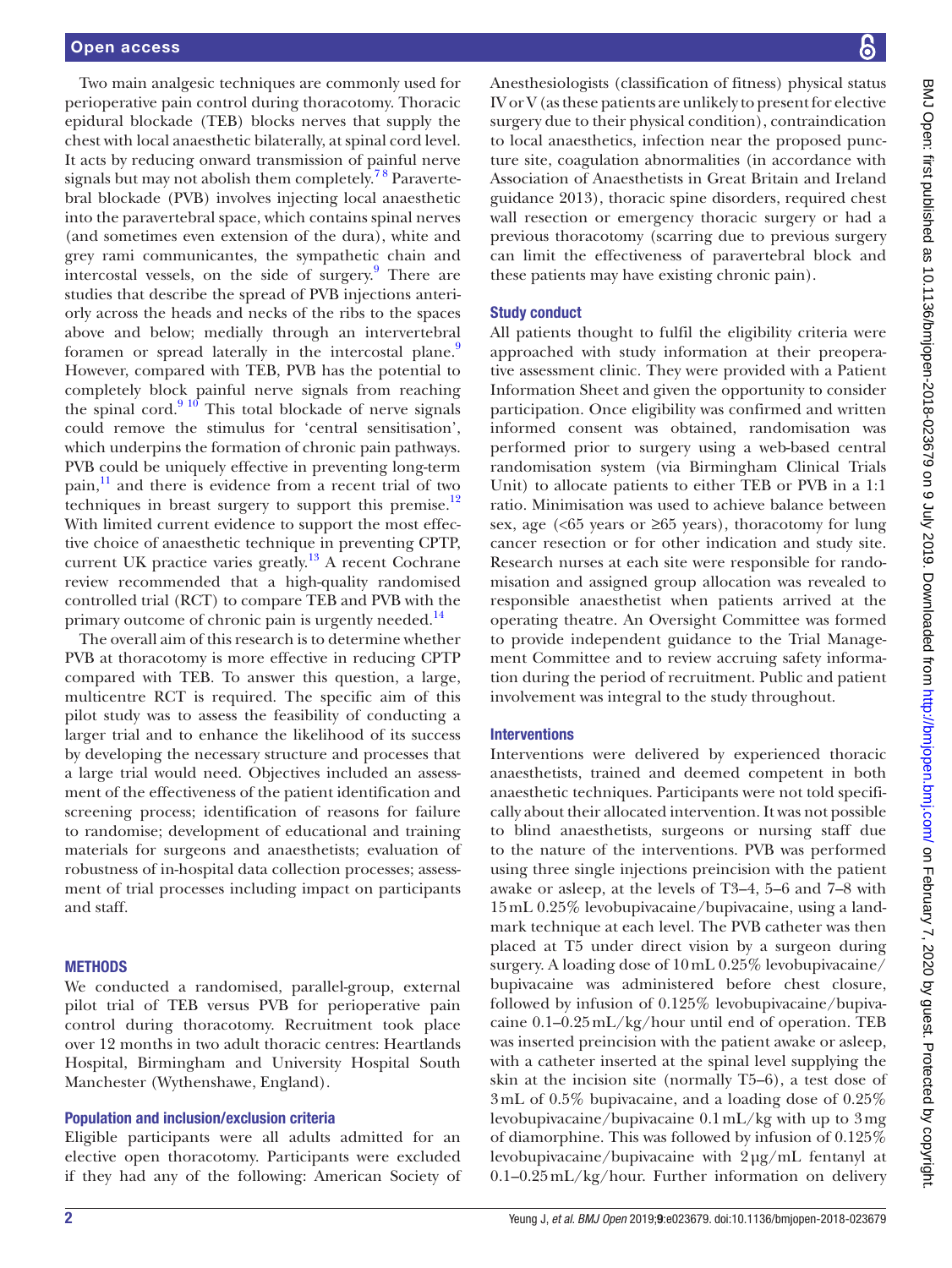and training on the interventions is available in the study protocol[.15](#page-10-10) Identical dressings and pumps were used for both interventions to maintain group allocation.

## Pilot outcomes

The following outcomes and targets were set a priori as being indicative that a larger trial would be feasible to conduct.[15](#page-10-10) These were as follows: (1) patient recruitment rate (the proportion of eligible patients randomised) at least 25%; (2) screening rate (the proportion of all patients listed for elective thoracotomy that were screened for eligibility and recorded on a screening log) at least 90%; (3) clinicians' willingness to recruit: national survey of consultant thoracic anaesthetist indicating the number willing to participate in a larger study at least 70%; (4) data completion—number of anaesthetic/perioperative forms completed at least 90% and follow-up questionnaires completed at 6months at least 80%. The study was given a 12-month recruitment period, after which screening would stop.

## Clinical and participant-reported outcome measures

Baseline data (including participant completed questions as indicated below) were recorded at the preoperative assessment appointment. Intraoperative (anaesthetic technique and use), postoperative and discharge data (analgesic use, pain scores on days 1–3, acute complications, mortality and length of stay) were collected by the study team. Three-month and 6-month post-randomisation follow-up was conducted by postal questionnaire. This included Visual Analogue Scales  $(VAS)^{16}$  $(VAS)^{16}$  $(VAS)^{16}$ for worst and average chest pain (overall, at rest, after coughing, after moving, after physiotherapy; with higher score—maximum 10—indicating higher levels of pain, as marked along a 10cm line), Brief Pain Inventory (BPI),<sup>[17](#page-10-12)</sup> Neuropathic Pain Scale (NPS),<sup>18</sup> generic health-related quality of life (EQ-5D-5L),<sup>[19](#page-10-14)</sup> Hospital Anxiety and Depression Scale $^{20}$  and assessment of satisfaction and participant blinding. Serious adverse events were collected throughout. Patient outcome data were collected by a research team member who was blinded to the assigned group.

## **Statistics**

We expected to recruit between 50 and 75 participants over a 12-month recruitment period, depending on the number found to be eligible. We estimated that there would be approximately 500 open elective thoracotomies from the two sites, of which 60% would potentially be eligible (300). Using our own target criteria of 25% recruited would yield 75 participants. This number would be sufficient to measure the recruitment rate to uncertainty width up to approximately 10%.

Feasibility outcomes were considered with simple summary statistics (proportions and percentages), with uncertainty estimates provided by 95% CIs. Clinical and participant-reported outcome measures were analysed with point estimates (RR or mean difference) and 95%

CIs, adjusting for the minimisation variables. They were not subject to hypothesis testing as the size of the sample would not allow reliable assessment of efficacy.<sup>21</sup> Participants were considered in the groups they were randomised to regardless of compliance (intention-to-treat).

## Qualitative assessment and survey of practice

In addition to the clinical assessment, semistructured qualitative interviews were undertaken with 18 patients at 6–8 weeks discharge to gauge the impact of the trial on their hospital care and eight clinical staff (four anaesthetists, one surgeon and three members of the research team) to aid insight into trial-related processes. Patients who were recruited to the trial were asked if they would be willing to be interviewed about their experiences of being in the trial. Those who consented to be interviewed were contacted by the qualitative researcher to arrange a telephone interview. The name and contact details of staff who had been involved in the trial and were willing to be interviewed were provided to the qualitative researcher, and an interview was arranged. The patient and staff telephone interviews were audiorecorded and field notes were taken in order to capture the interviewer's thoughts subsequent to completing each interview. Audiorecordings were transcribed in full by an experienced team of professional transcribers, with transcripts subsequently proof read against the recordings by the researcher. Anonymised transcripts were analysed thematically concurrently with data collection in order to allow emerging findings to be included in subsequent interviews. $^{22}$  The resulting codes and themes were refined, and consistency and variation across the interviews were explored. Once this process was completed, the resulting themes generated from the data were summarised. The main themes for patient interviews included the acceptability of the trial; motivations for being involved in the trial; experiences of participating in the trial—for example, did patients feel well informed about what involvement would entail; thoughts about the questionnaires used to assess levels of pain. The main themes from the staff interviews included experiences of patient identification and screening, experiences of the randomisation process and reflections on the trial in general terms—what processes went well and were there any areas for improvement. An electronic national survey of anaesthetists on willingness to participate in a future trial was also conducted via the Association for Cardiothoracic Anaesthesia and Critical Care membership in 26 UK thoracic units.

## Patient involvement

Our study question in chronic pain post thoracotomy is in the top-ranked research priorities voted by patients: 'What can we do to stop patients developing chronic pain after surgery?' The development of study protocol was designed in conjunction with our patient partners who also participated as a member of trial management group and trial steering committee. Our patient partners reviewed study design, paying attention to acceptability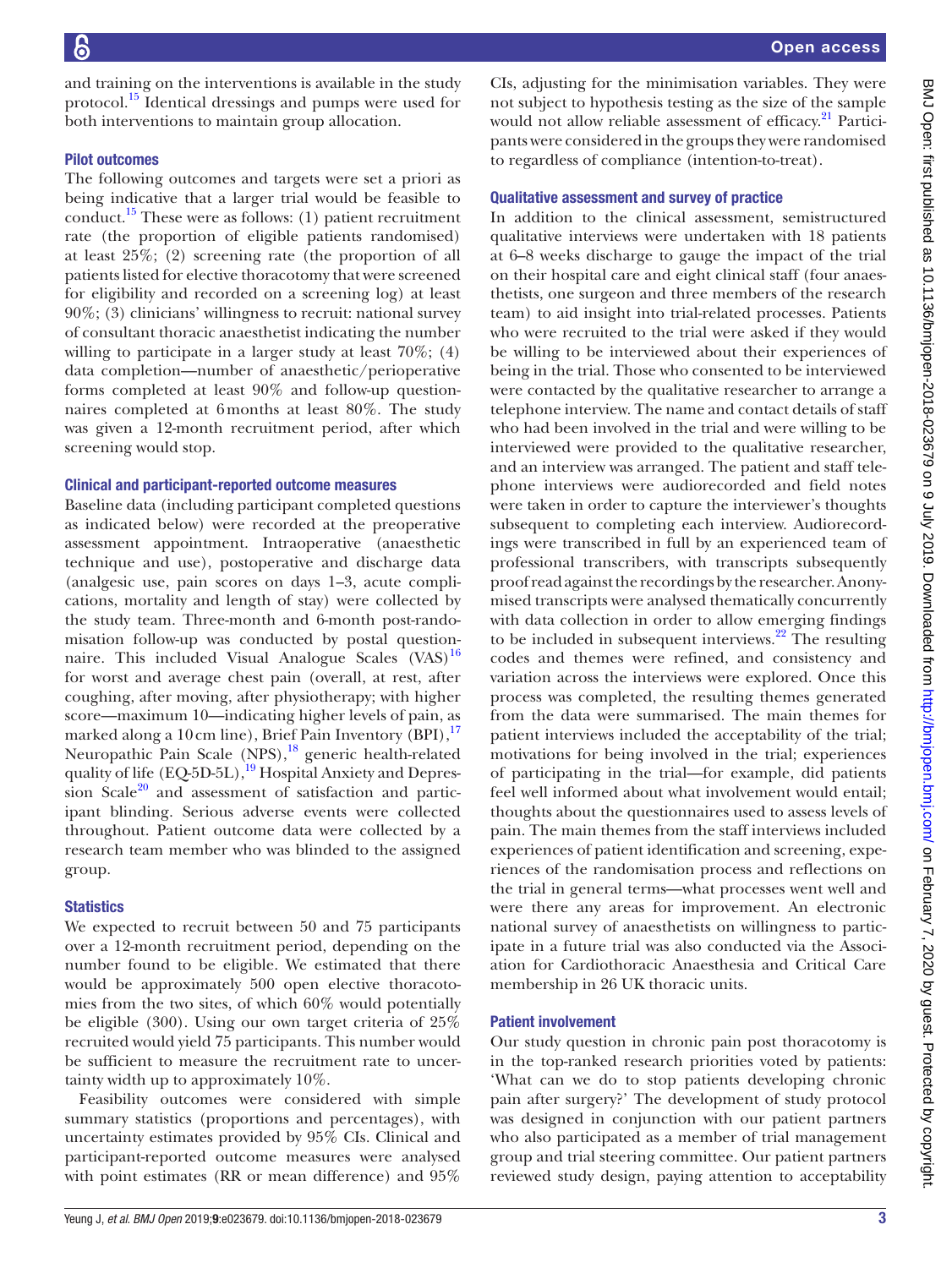

<span id="page-3-0"></span>Figure 1 Flowchart of patients through the study.

of randomisation analgesic techniques in perioperative setting and burden of study participation. Study results including plan for future study has been disseminated within local and national patient research ambassador groups.

## **RESULTS**

# Participants and follow-up

Five hundred sixty-four patients were screened for eligibility from July 2015 to July 2016—100% of those listed for elective thoracotomy—with 194 patients found to be eligible ([figure](#page-3-0) 1). The most common reasons for ineligibility were undergoing video-assisted thoracoscopic

surgery (VATS) (174/370, 47%); participation in another study which did not allow co-enrolment (59/370, 16%) and previous thoracotomy (31/370, 8%). Of the 194 patients, 69 (36%, 95%CI 29% to 42%) were ultimately randomised. Of the others, the most common reasons for non-randomisation were anaesthetists trained to perform PVB not available (23/125, 19%); did not want to be randomised (15/125, 12%) and patient had preference for PVB (15/125, 12%). Details of randomised participants are given in [table](#page-4-0) 1. The minimisation algorithm provided appropriate balance for the balancing factors; the average age of participants was 66 years with the vast majority were having a lung cancer resection operation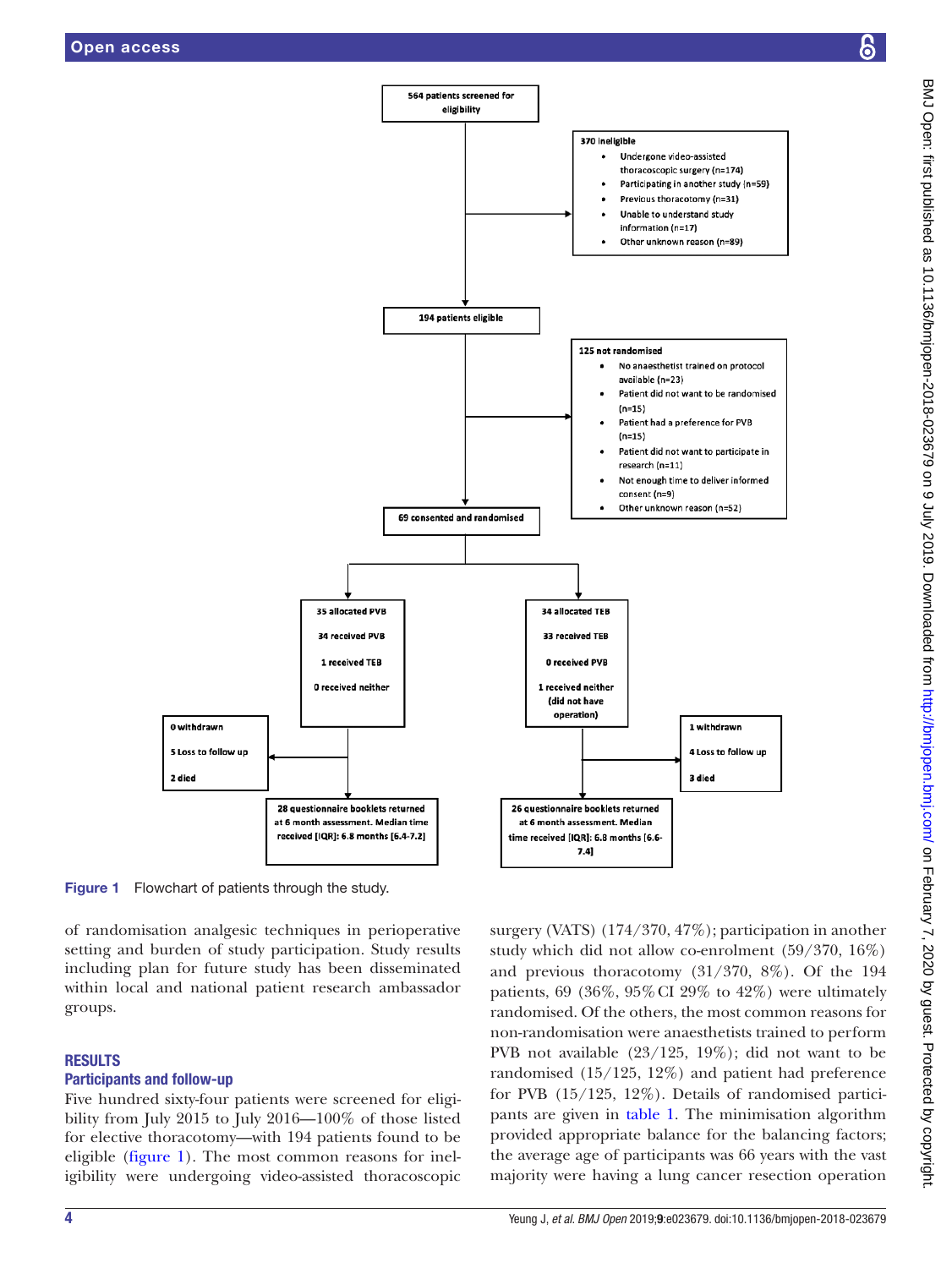<span id="page-4-0"></span>

| Baseline characteristics of patients<br><b>Table 1</b> |                                            |                          |              |  |
|--------------------------------------------------------|--------------------------------------------|--------------------------|--------------|--|
|                                                        |                                            | <b>PVB (n=35)</b>        | TEB (n=34)   |  |
| Age ≥65, years*                                        |                                            | 21(60)                   | 20 (59)      |  |
| Age, years                                             | Mean (SD)                                  | 66.0 (10.6)              | 65.9 (7.9)   |  |
| Gender=male*                                           |                                            | 19 (54)                  | 20(59)       |  |
| Centre*                                                | <b>Birmingham Heartlands</b>               | 23 (66)                  | 26 (76)      |  |
|                                                        | University Hospital South Manchester       | 12 (34)                  | 8(24)        |  |
| Reason for thoracotomy is lung cancer resection*       |                                            | 30 (86)                  | 30 (88)      |  |
| ASA physical status                                    | 1. Normal healthy                          | $0(-)$                   | 2(6)         |  |
|                                                        | 2. Mild systemic disease                   | 13 (37)                  | 10 (30)      |  |
|                                                        | 3. Severe systemic disease                 | 22 (63)                  | 21 (64)      |  |
|                                                        | Missing                                    | $\overline{\phantom{a}}$ | $\mathbf{1}$ |  |
| ECOG performance status                                | 0. Normal activity                         | 20(57)                   | 19 (58)      |  |
|                                                        | 1. Symptomatic but nearly fully ambulatory | 14 (40)                  | 14 (42)      |  |
|                                                        | 2. Symptomatic but bed <50% daytime        | 1(3)                     | $0(-)$       |  |
|                                                        | 3. Symptomatic bed > 50% daytime           | $0(-)$                   | $0(-)$       |  |
|                                                        | 4. Unable to get out of bed                | $0(-)$                   | $0(-)$       |  |
|                                                        | <b>Missing</b>                             |                          | $\mathbf{1}$ |  |
| Dyspnoea                                               | 0. None                                    | 17 (48)                  | 17 (52)      |  |
|                                                        | 1. Slight                                  | 16 (46)                  | 13 (39)      |  |
|                                                        | 2. Moderate                                | 2(6)                     | 1(3)         |  |
|                                                        | 3. Moderately severe                       | $0(-)$                   | 2(6)         |  |
|                                                        | 4.Severe                                   | $0(-)$                   | $0(-)$       |  |
|                                                        | 5. Very severe                             | $0(-)$                   | $0(-)$       |  |
|                                                        | Missing                                    | $\overline{\phantom{0}}$ | 1            |  |
| Smoking status                                         | Never smoked                               | 7(20)                    | 6(18)        |  |
|                                                        | Stopped >1 year                            | 19 (54)                  | 18 (55)      |  |
|                                                        | Stopped >6 weeks                           | 3(9)                     | 3(9)         |  |
|                                                        | Stopped <6 weeks                           | 1(3)                     | 4(12)        |  |
|                                                        | <b>Current smoker</b>                      | 5(14)                    | 2(6)         |  |
|                                                        | <b>Missing</b>                             | -                        | 1            |  |
| Smoking-pack years                                     | Median (IQR)                               | 37 (20, 49)              | 37 (20, 50)  |  |
|                                                        | Missing                                    | $\qquad \qquad -$        | $\mathbf{1}$ |  |
| Alcohol units per week                                 | Median (IQR)                               | 3(0, 13.5)               | 0(0, 9.7)    |  |
|                                                        | <b>Missing</b>                             |                          | 1            |  |
| Previous medical history=yes                           | COPD                                       | 7(20)                    | 6(18)        |  |
|                                                        | Ischaemic heart disease                    | 4(11)                    | 3(9)         |  |
|                                                        | Congestive cardiac failure                 | $0(-)$                   | 1(3)         |  |
|                                                        | Hypertension                               | 18 (51)                  | 15(45)       |  |
|                                                        | Diabetes diet controlled                   | $0(-)$                   | 3(9)         |  |
|                                                        | Diabetes oral medication                   | 6(17)                    | 3(9)         |  |
|                                                        | Diabetes insulin controlled                | 2(6)                     | 1(3)         |  |
|                                                        | Renal failure                              | 1(3)                     | 1(3)         |  |
|                                                        | Previous stroke                            | $0(-)$                   | $0(-)$       |  |
|                                                        | Hyperthyroidism                            | $0(-)$                   | $0 (-)$      |  |
|                                                        | Hypothyroidism                             | 5(14)                    | 2(6)         |  |
|                                                        | Other cancer                               | 12 (34)                  | 7(21)        |  |
|                                                        | Chronic pain                               | 2(6)                     | 5(15)        |  |
|                                                        | Missing                                    | $\overline{a}$           | $\mathbf{1}$ |  |
| BMI, kg/m <sup>2</sup>                                 | Mean (SD)                                  | 28.4(5.8)                | 27.7(5.9)    |  |
|                                                        | Missing                                    | -                        | $\mathbf{1}$ |  |

Frequency (%) presented (unless otherwise stated).

\*Minimisation variable.

ASA, American Society of Anesthesiologists; BMI, body mass index; ECOG, Eastern Cooperative Oncology Group; PVB, paravertebral blockade; TEB, thoracic epidural blockade.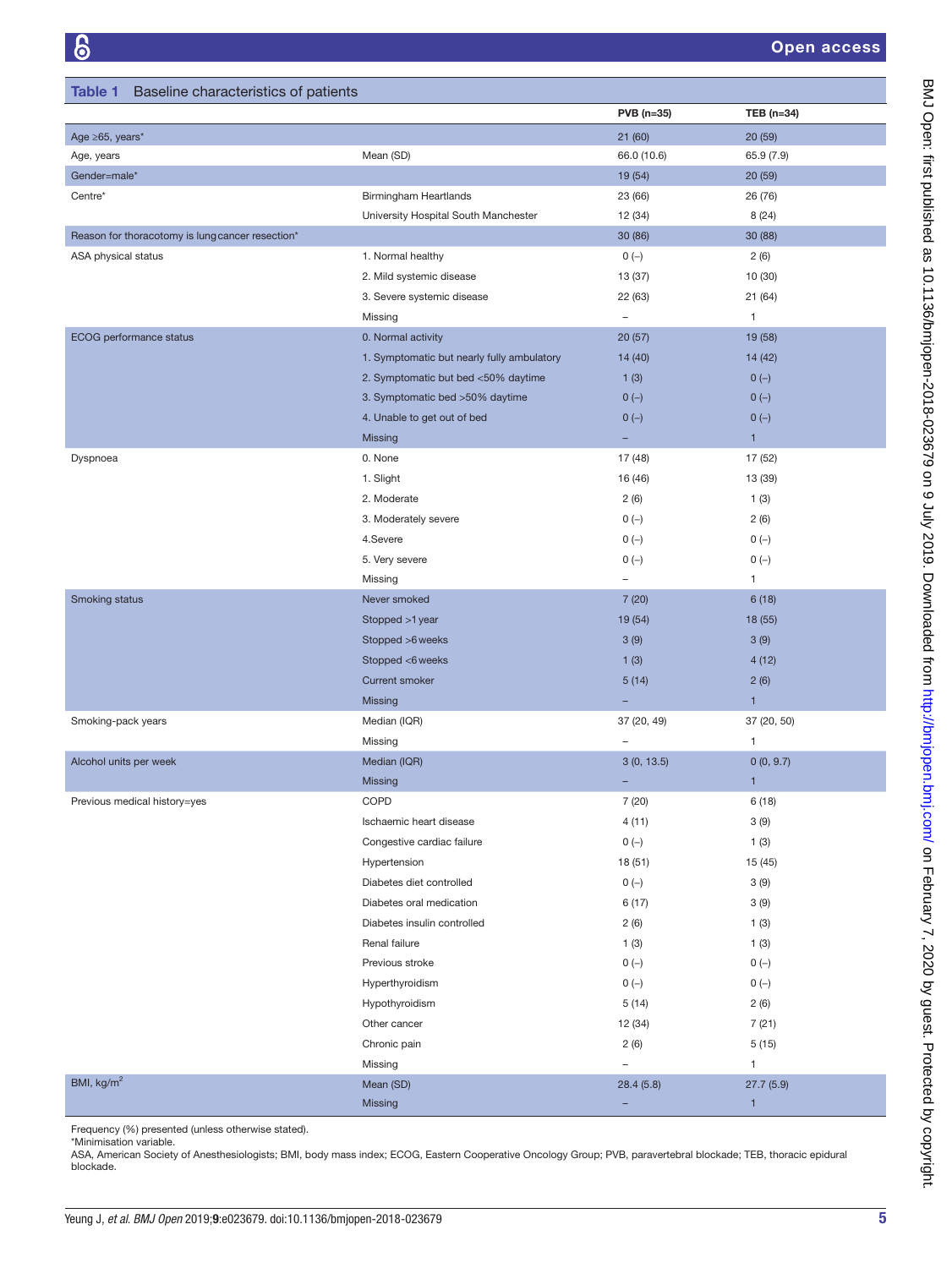<span id="page-5-0"></span>

| UPUL dUCUSS                                                          |              |                          |                | K |
|----------------------------------------------------------------------|--------------|--------------------------|----------------|---|
| Table 2 Anaesthetic technique summary                                |              |                          |                |   |
|                                                                      |              | $PVB$ (n=35)             | TEB $(n=33)^*$ |   |
| Difficulty in insertion                                              |              | $4(12)$ <sup>+</sup>     | 14 (42)        |   |
| Failure to deliver technique                                         |              | 1(3)                     | $0(-)$         |   |
| Intraoperative use                                                   |              |                          |                |   |
| Preoperative bolus given                                             |              | 26 (74)                  | 25 (76)        |   |
| Bolus drug given through catheter                                    |              | 14 (40)                  | 24(73)         |   |
| Infusion given through catheter                                      |              | 23 (66)                  | 21(64)         |   |
| Postoperative settings                                               |              |                          |                |   |
| Local anaesthetic was Bupivacaine (as<br>opposed to Levobupivacaine) |              | 32 (94) <sup>+</sup>     | 19 (58)        |   |
| Concentration                                                        | 0.1%         | 20 (59) <sup>+</sup>     | 11(33)         |   |
|                                                                      | 0.125%       | $4(12)$ <sup>+</sup>     | 22(67)         |   |
|                                                                      | 0.25%        | 10 (29) <sup>+</sup>     | $0(-)$         |   |
| Fentanyl                                                             | None         | 32(91)                   | 3(9)           |   |
|                                                                      | $2 \mu g/mL$ | $0(-)$                   | $0(-)$         |   |
|                                                                      | 4 µg/mL      | 3(9)                     | 30(91)         |   |
| Starting rate, mL/hour                                               | Median (IQR) | 20 (10, 20) <sup>+</sup> | 6(6, 8)        |   |
| Prescribed range, mL/hour                                            | Median (IQR) | 20 (15, 20) <sup>+</sup> | 12 (8, 15)     |   |

Frequency (%) presented (unless otherwise stated).

\*One participant received neither technique as operation was not performed for the patient.

†One response is missing (n=34).

PVB, paravertebral blockade; TEB, thoracic epidural blockade.

(60/69, 87%). Seven participants (10%) reported previous problems with (unspecified) chronic pain.

At 6months post randomisation, 54 of 63 (86%) questionnaire booklets were returned, discounting five participants who died during the follow-up period and one participant who withdrew from the study. Of these, only one did not complete their VAS questions.

## Analgesic technique

Of the 69 randomised, 67 (97%) received their randomised intervention. One participant allocated PVB received TEB as the pleura was removed and the surgeon was unable to place the PVB. Another participant was not considered fit for surgery and was withdrawn from the study. Discounting these participants, all anaesthetic technique and intraoperative forms were completed. A summary of the anaesthetic techniques is given in [table](#page-5-0) 2; a summary of the operative details and other analgesics provided to participants up to discharge is provided in the online [supplementary appendix tables S1 and S2](https://dx.doi.org/10.1136/bmjopen-2018-023679).

## Patient-reported outcomes

Levels of pain in the 3days post operation appeared similar in both groups (see online [supplementary appendix](https://dx.doi.org/10.1136/bmjopen-2018-023679) [table S3](https://dx.doi.org/10.1136/bmjopen-2018-023679)). The number of patients indicating at least a moderate level of average or worst chest pain (based on commonly used threshold of >3 or  $\geq 4^{23\cdot 24}$ ) was lower with PVB compared with TEB at 6months, but with expected high levels of uncertainty given the limited size of sample ([table](#page-6-0) 3; full results given in online [supplementary](https://dx.doi.org/10.1136/bmjopen-2018-023679)

[appendix table S4\)](https://dx.doi.org/10.1136/bmjopen-2018-023679). Results from other questionnaire responses had a lot of uncertainty [\(table](#page-7-0) 4).

## **Safety**

No concerns were expressed by the independent Oversight Committee who met twice during the recruitment period to review study progress and safety data. Complications and short-term mortality data appeared similar in both groups (see online [supplementary appendix table](https://dx.doi.org/10.1136/bmjopen-2018-023679)  [S5](https://dx.doi.org/10.1136/bmjopen-2018-023679)). There were five deaths; only one was considered to be a serious adverse event—this was aspiration pneumonitis and was not considered related to intervention (PVB). One other participant experienced a serious adverse event in the TEB group; this participant was diagnosed with acute kidney injury in the postoperative period.

## Assessment of participant blinding

Nineteen of thirty-two (60%) patients in the TEB group correctly identified the anaesthetic technique they had been allocated at discharge and the figure for PVB was 8/31 (26%); this reduced to 13/24 (52%) in the TEB group at 6 months and 5/26 (19%) in the PVB group (see online [supplementary appendix table S6\)](https://dx.doi.org/10.1136/bmjopen-2018-023679).

## National survey of anaesthetists

Forty-three responses were returned. Of these, 27 anaesthetists indicated that they would be willing to randomise in a future study  $(63\%)$ . Five  $(12\%)$  indicated that they would 'possibly' be willing to randomise with reasons of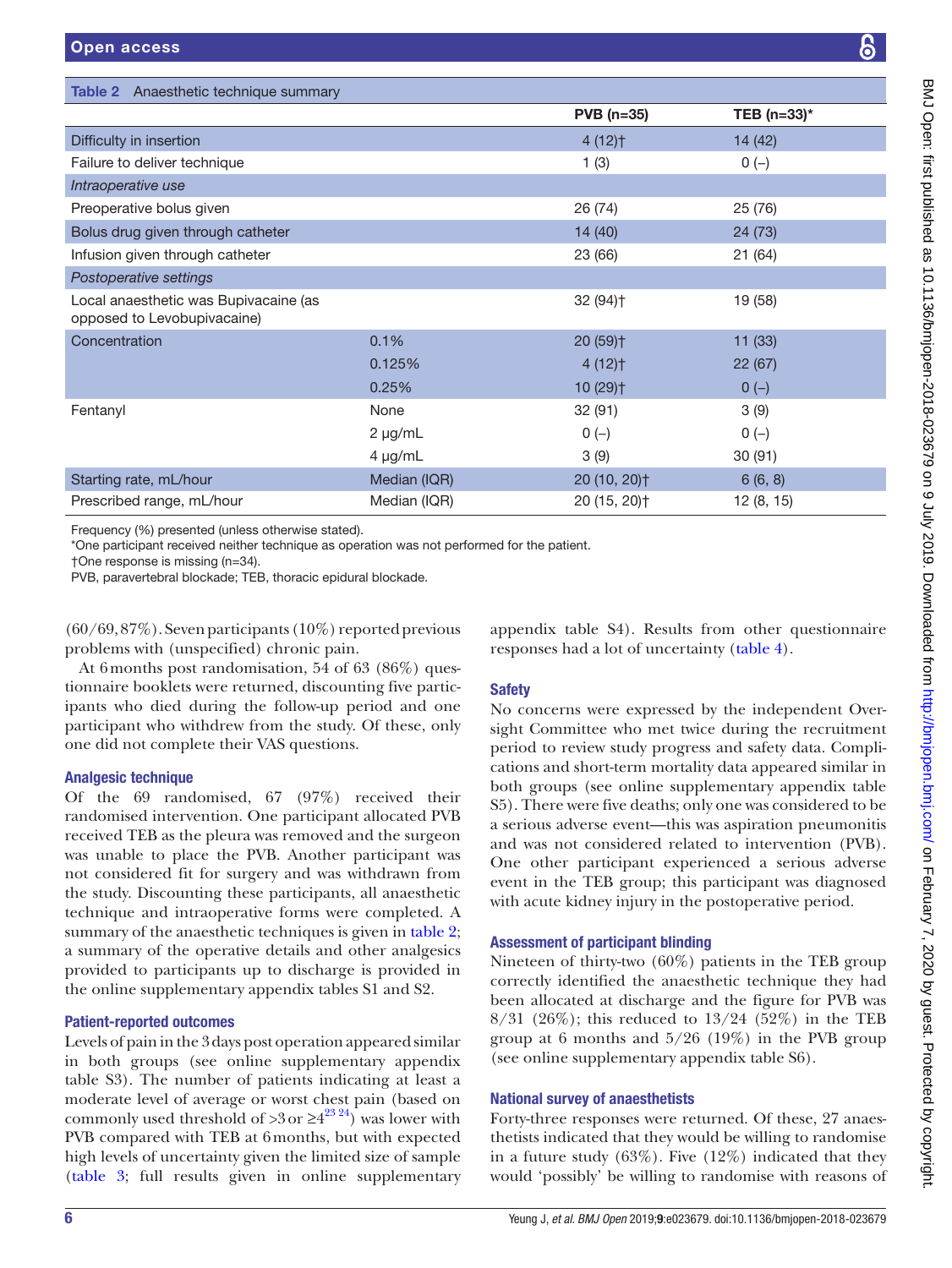<span id="page-6-0"></span>

| <b>Table 3</b> Incidence of significant $(>3$ or $\geq 4)$ or severe pain |
|---------------------------------------------------------------------------|
| $(\geq)$ from Visual Analogue Scale scores                                |

|                               | <b>PVB</b><br>n (%)  | <b>TEB</b><br>n (%) | RR (95% CI)*                |
|-------------------------------|----------------------|---------------------|-----------------------------|
| Average chest pain overall >3 |                      |                     |                             |
| 3 months                      | 5/25(20.0)           | 6/21(28.6)          | $0.7$ (0.2 to 2.0)          |
|                               | 6 months 2/27 (7.4)  | 5/25(20.0)          | $0.4$ (0.1 to 1.7)          |
| Average chest pain overall ≥4 |                      |                     |                             |
|                               | 3 months 5/25 (20.0) | 4/21 (19.0)         | 1.1 $(0.3 \text{ to } 3.4)$ |
|                               | 6 months 1/27 (3.7)  | 3/25(12.0)          | 0.3 (0.03 to 2.8)           |
| Average chest pain overall ≥7 |                      |                     |                             |
| 3 months                      | $0/25$ (-)           | 2/21(10.0)          | -†                          |
| 6 months                      | $0/27$ (-)           | 1/25(4.0)           | -†                          |
| Worst chest pain overall >3   |                      |                     |                             |
|                               | 3 months 9/24 (37.5) | 7/23 (30.4)         | 1.2 (0.6 to 2.8)            |
|                               | 6 months 7/27 (25.9) | 11/26 (42.3)        | $0.6$ (0.3 to 1.3)          |
| Worst chest pain overall ≥4   |                      |                     |                             |
| 3 months                      | 8/24(33.3)           | 7/23(30.4)          | 1.1 $(0.5 \text{ to } 2.5)$ |
| 6 months                      | 7/27(25.9)           | 9/26(34.6)          | $0.75$ (0.3 to 1.7)         |
| Worst chest pain overall ≥7   |                      |                     |                             |
| 3 months                      | 6/24(25.0)           | 5/23 (21.7)         | 1.2 $(0.4 \text{ to } 3.3)$ |
| 6 months                      | 2/27(7.4)            | 5/26 (19.2)         | $0.4$ (0.1 to 1.8)          |

\*RR <1 indicates less incidence with PVB.

†Unable to estimate.

PVB, paravertebral blockade; RR, relative risk; TEB, thoracic epidural blockade.

concern given as lack of skill and ward structure. The remaining 11 (26%) were unwilling.

#### Qualitative interviews

Interviewed participants had a positive experience, reporting that they felt well informed by trial staff. The consent process was felt to be well undertaken, and patients felt reassured by the explanations of randomisation. A substantial number of participants reported that the study questionnaires were long and repetitive. Interviewed staff felt recruitment was successful although there were some challenges when the role was undertaken by non-clinical staff. There was a feeling that some of the data collection tools were repetitive. Clinical staff were supportive of the trial; they found that the trial processes, randomisation and procedures were very straightforward. The guidance and teaching provided for anaesthetists to get them up to speed for performing PVB was very positively received, and it was considered a relatively simple procedure to learn.

## **DISCUSSION**

Our four key indicators for feasibility were met, and we have shown that a large multicentre RCT of PVB versus TEB for perioperative pain control with an objective of

assessing long-term post-thoracotomy chronic pain is feasible. It is possible to randomise and follow-up patients with high fidelity over 6 months. In the qualitative assessment we carried out, participants and staff were largely happy with study processes. In particular, the consent, randomisation and assessment methods were considered appropriate. As hypothesised, VAS pain scores were lower with PVB compared with TEB at 6months on average but with high levels of uncertainty. This would need to be investigated further in a much more substantial trial.

While the evidence on short-term outcomes, for example, minor complications and analgesic efficacy, point to PVB being at least as effective as  $TEB$ ,  $^{14}$  current evidence on whether PVB is more effective than TEB in reducing rates of chronic pain is limited. A recent systematic review failed to attain sufficient data to compare the impact of TEB and PVB techniques on CPTP. $^{14}$  $^{14}$  $^{14}$ The incidence of CPTP was very poorly reported, and studies did not describe how data on chronic pain were measured or collected. The lack of evidence highlights an area in need of further research. We are not aware of any current or planned randomised trials with CPTP as an outcome that may change these findings since this systematic review was published. Incidence of CPTP was slightly lower in our study—between 30% and 34% than previously quoted at  $49\%$ , although we need to acknowledge that our figure is associated with a reasonably large amount of uncertainty given the small size of sample. A likely contributing factor to this discrepancy is the considerable and widely acknowledged variation in how pain is measured, $25$  as it is dependent on the measurement instrument and threshold chosen among other factors.<sup>[23](#page-10-18)</sup>

This feasibility work has allowed us to fine-tune study processes ahead of a larger trial. One likely modification to the future study protocol is to revise the length of the follow-up questionnaires, as the participants considered that their length was too long and repetitive in content. Shortened and simplified follow-up questionnaire would also potentially help to improve follow-up figures further, as lengthy questionnaires are a known predictor of partic-ipant drop-out from trials.<sup>[26](#page-10-20)</sup>

Inclusion and exclusion criteria appeared appropriate and do not appear to be changed. The vast majority of ineligible participants were those scheduled to receive VATS. While this procedure is becoming more popular, $\frac{1}{1}$ the comparison in question is not an appropriate one as TEB is not routinely used to provide pain relief in this type of surgery. Also, the VATS approach does not require any rib spreading, resulting in a less invasive procedure, and while chronic pain is still an issue after VATS, it is not considered to be as great as following open thoracotomy.<sup>[27](#page-10-21)</sup> Unfortunately, while VATS is becoming more common, there will still be a substantial proportion of patients who will always be ineligible for this operation because of, for example, inability to achieve complete resection in more advanced pulmonary lung cancers. Lung cancer remains the most common cancer worldwide. $28\frac{29}{29}$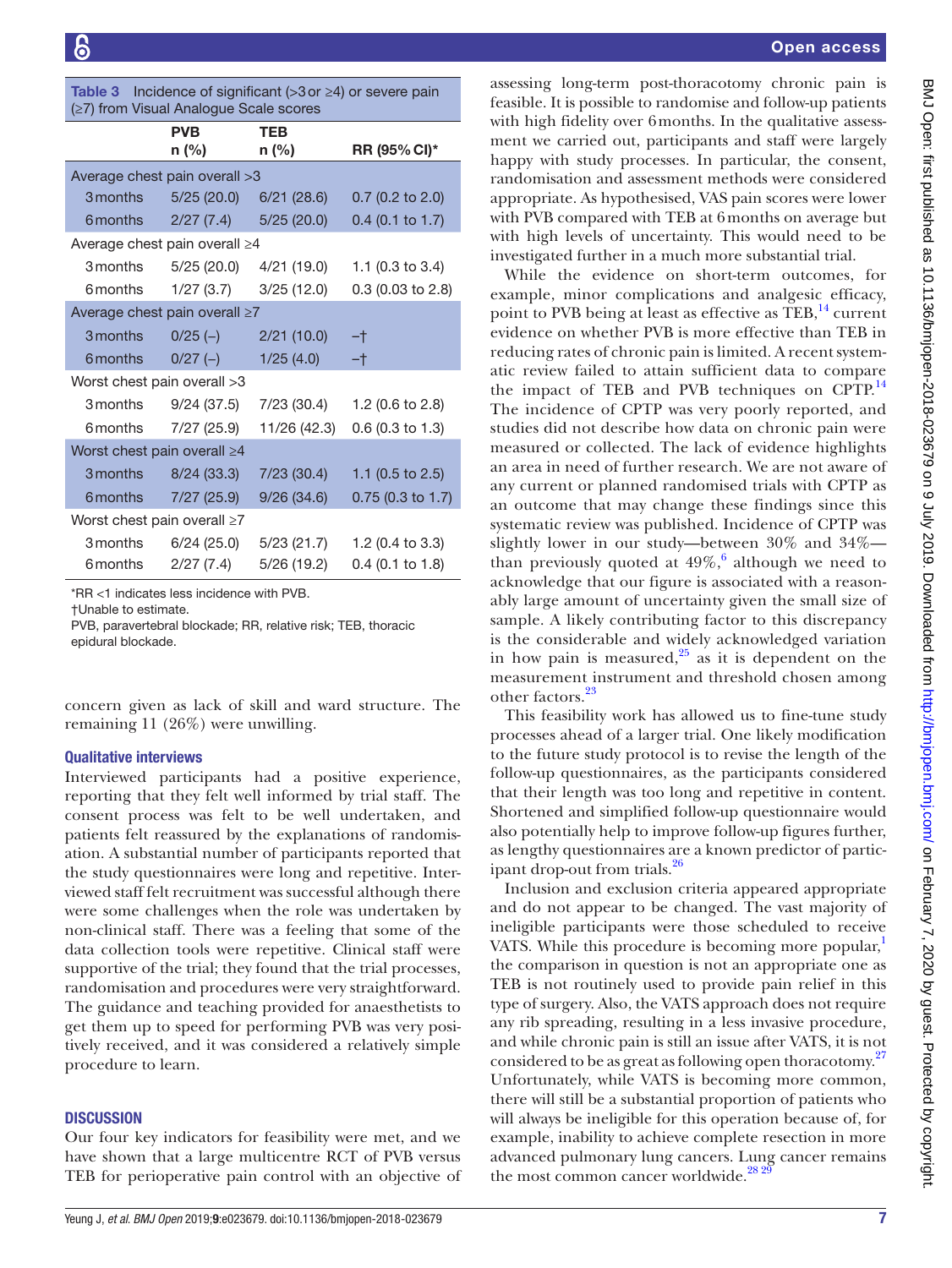<span id="page-7-0"></span>Table 4 Results of patient-reported outcomes

|                                                         | PVB mean score (SD, n)                                     | TEB mean score (SD, n) | Difference between group means<br>(95% CI) |
|---------------------------------------------------------|------------------------------------------------------------|------------------------|--------------------------------------------|
| <b>BPI results summary*</b>                             |                                                            |                        |                                            |
| Pain severity score (0-10, higher=worse pain)           |                                                            |                        |                                            |
| <b>Baseline</b>                                         | 0.9(1.7, 34)                                               | 1.3(2.0, 32)           | $-0.4$ ( $-1.3$ to 0.5)                    |
| 24 hours post surgery                                   | 5.3(1.7, 33)                                               | 3.9(2.7, 32)           | 1.4 $(0.3 \text{ to } 2.5)$                |
| 48 hours post surgery                                   | 5.2(1.7, 30)                                               | 5.1(2.5, 31)           | $0.1$ (-0.9 to 1.2)                        |
| 72 hours post surgery                                   | 4.9 (1.7, 23)                                              | 5.6(2.0, 25)           | $-0.7$ ( $-1.8$ to 0.4)                    |
| Discharge                                               | 4.0(1.4, 31)                                               | 4.1(2.4, 32)           | $-0.1$ ( $-1.1$ to 0.9)                    |
| 3 months                                                | 1.6(1.7, 22)                                               | 2.5(2.5, 21)           | $0.9$ (-2.2 to 0.4)                        |
| 6 months                                                | 1.3(1.8, 25)                                               | 2.3(2.6, 23)           | $-1.0$ ( $-2.3$ to 0.3)                    |
| Pain interference score (0-10, higher=worse pain)       |                                                            |                        |                                            |
| <b>Baseline</b>                                         | 0.6(1.3, 34)                                               | 1.5(2.2, 32)           | $-0.9$ ( $-1.8$ to 0.1)                    |
| 24 hours post surgery                                   | 5.8(2.1, 30)                                               | 5.4(2.9, 28)           | $0.4$ (-0.8 to 1.8)                        |
| 48 hours post surgery                                   | 6.0(2.0, 30)                                               | 5.8(2.2, 27)           | $0.2$ (-0.9 to 1.3)                        |
| 72 hours post surgery                                   | 5.4(2.3, 21)                                               | 5.8(2.6, 23)           | $-0.4$ ( $-1.9$ to 1.1)                    |
| Discharge                                               | 4.7(2.0, 23)                                               | 4.3(2.5, 29)           | $0.4$ (-0.9 to 1.7)                        |
| 3 months                                                | 1.1(1.4, 24)                                               | 2.8(3.0, 22)           | $-1.7$ ( $-3.1$ to 0.3)                    |
| 6 months                                                | 1.6(2.2, 27)                                               | 1.9(2.5, 25)           | $-0.3$ ( $-1.6$ to 1.0)                    |
| NPS results summary*                                    |                                                            |                        |                                            |
|                                                         | How intense does your pain feel? (0-10, higher=worse pain) |                        |                                            |
| <b>Baseline</b>                                         | 1.7(2.8, 33)                                               | 1.8(2.8, 33)           | $-0.1$ ( $-1.5$ to 1.3)                    |
| Discharge                                               | 5.8(2.8, 31)                                               | 5.4(3.8, 31)           | $0.4$ (-1.3 to 2.1)                        |
| 3 months                                                | 2.2(2.4, 25)                                               | 3.6(3.8, 21)           | $-1.4$ ( $-3.4$ to 0.5)                    |
| 6 months                                                | 2.2(2.7, 27)                                               | 2.7(3.2, 26)           | $-0.5$ ( $-2.2$ to 1.1)                    |
|                                                         | How sharp does your pain feel? (0-10, higher=worse pain)   |                        |                                            |
| <b>Baseline</b>                                         | $1.1$ (2.8, 33)                                            | 1.6(3.4, 32)           | $-0.5$ ( $-2.1$ to 1.1)                    |
| Discharge                                               | 5.5(3.2, 31)                                               | 5.4(4.0, 31)           | $0.1$ (-1.7 to 1.9)                        |
| 3 months                                                | 2.6(3.0, 25)                                               | 3.2(4.0, 21)           | $-0.6$ ( $-2.8$ to 1.5)                    |
| 6 months                                                | 3.0(3.3, 27)                                               | 2.4(3.3, 26)           | $0.6$ (-1.3 to 2.4)                        |
| How hot does your pain feel? (0-10, higher=worse pain)  |                                                            |                        |                                            |
| <b>Baseline</b>                                         | 1.0(2.6, 33)                                               | 1.3(2.7, 32)           | $-0.3$ ( $-1.6$ to 1.0)                    |
| Discharge                                               | 3.6(3.4, 31)                                               | 2.4(2.9, 31)           | 1.2 $(-0.4 \text{ to } 2.8)$               |
| 3 months                                                | 1.6(2.8, 25)                                               | 2.5(3.3, 21)           | $-0.9$ ( $-2.7$ to 1.0)                    |
| 6 months                                                | $1.2$ (2.0, 28)                                            | 1.6(2.9, 26)           | $-0.4$ ( $-1.7$ to 1.0)                    |
| How dull does your pain feel? (0-10, higher=worse pain) |                                                            |                        |                                            |
| <b>Baseline</b>                                         | 1.8(2.9, 33)                                               | 1.5(2.5, 33)           | $0.3$ (-1.0 to 1.7)                        |
| Discharge                                               | 2.9(2.7, 30)                                               | 3.9(2.8, 30)           | $-1.0$ ( $-2.4$ to 0.5)                    |
| 3 months                                                | 2.6(2.1, 25)                                               | 3.3(3.3, 21)           | $-0.7$ ( $-2.4$ to 0.9)                    |
| 6 months                                                | $2.1$ (2.8, 28)                                            | 2.3(2.8, 26)           | $-0.2$ ( $-1.8$ to 1.2)                    |
| How cold does your pain feel? (0-10, higher=worse pain) |                                                            |                        |                                            |
| <b>Baseline</b>                                         | 0.3(1.6, 33)                                               | 0.4(1.7, 32)           | $-0.1$ ( $-0.9$ to 0.7)                    |
| Discharge                                               | 1.5(2.5, 30)                                               | 1.0(2.2, 31)           | $0.5$ (-0.7 to 1.7)                        |
| 3 months                                                | 0.2(0.5, 25)                                               | 1.5(2.9, 21)           | $-1.3$ ( $-2.7$ to 0.0)                    |
| 6 months                                                | 0.3(0.9, 28)                                               | 0.7(1.6, 26)           | $-0.4$ ( $-1.1$ to 0.3)                    |
| How sensitive is your pain? (0-10, higher=worse pain)   |                                                            |                        |                                            |
| <b>Baseline</b>                                         | 0.5(1.9, 33)                                               | 1.1(2.5, 32)           | $-0.6$ ( $-1.7$ to 0.5)                    |
| Discharge                                               | 2.3(2.9, 30)                                               | 2.8(2.9, 32)           | $-0.5$ ( $-1.9$ to 1.0)                    |

3 months 2.2 (3.0, 25) 2.1 (2.7, 23) 0.1 (−1.6 to 1.7)

၆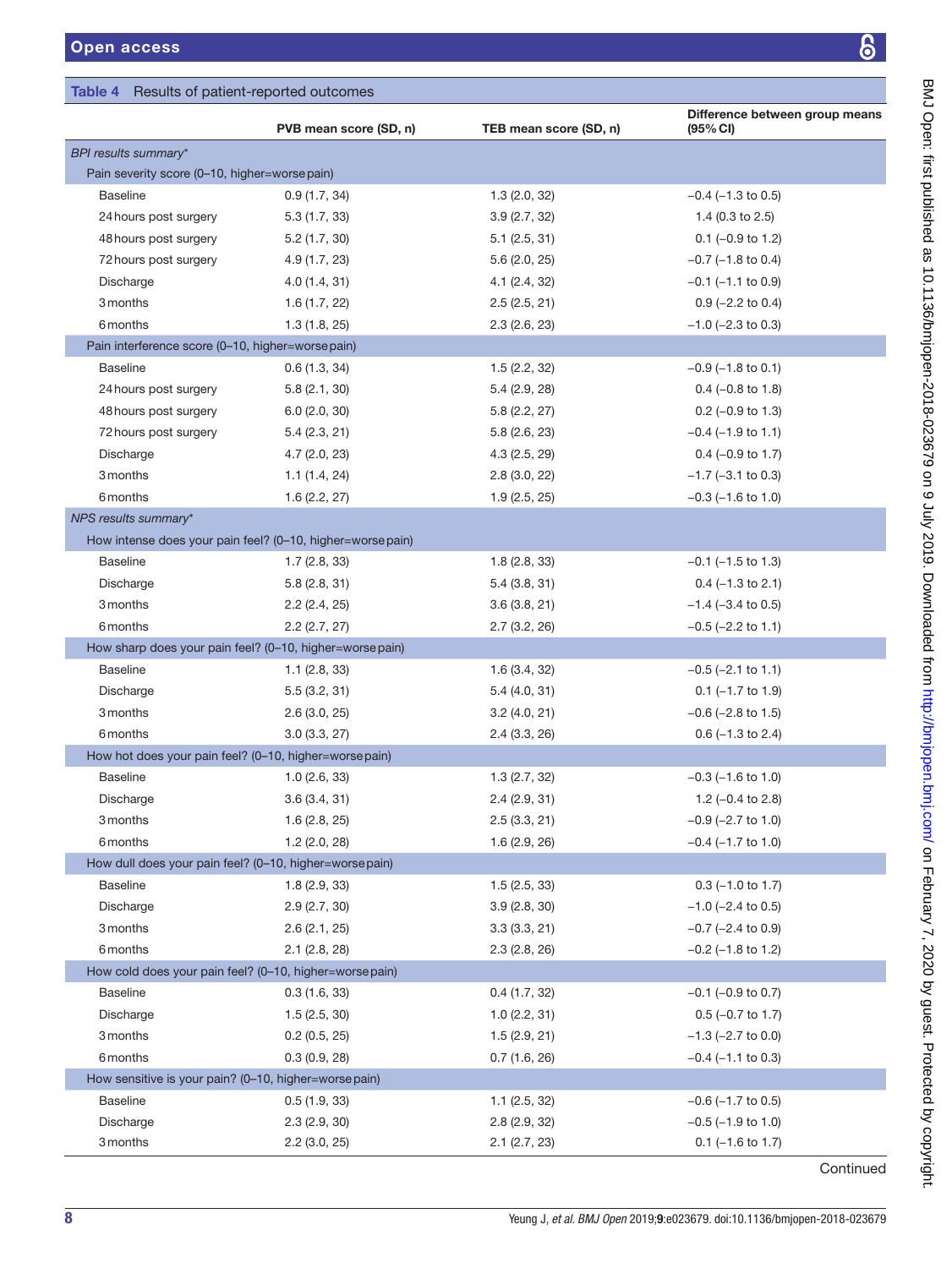| Continued<br>Table 4 |
|----------------------|
|----------------------|

|                                                  | PVB mean score (SD, n)                                      | TEB mean score (SD, n) | Difference between group means<br>(95% CI) |
|--------------------------------------------------|-------------------------------------------------------------|------------------------|--------------------------------------------|
| 6 months                                         | 1.6(2.0, 28)                                                | 2.5(3.1, 26)           | $-0.9$ ( $-2.4$ to 0.5)                    |
| How itchy is your pain? (0-10, higher=worsepain) |                                                             |                        |                                            |
| <b>Baseline</b>                                  | 0(0, 33)                                                    | 0.8(2.0, 32)           | $-0.8$ ( $-1.5$ to 0.0)                    |
| Discharge                                        | $2.2$ (2.8, 30)                                             | 2.6(3.3, 31)           | $-0.4$ ( $-2.0$ to 1.2)                    |
| 3 months                                         | 1.2(2.5, 25)                                                | 1.8(2.6, 22)           | $-0.6$ ( $-2.1$ to 0.9)                    |
| 6 months                                         | 0.4(0.7, 28)                                                | $2.1$ (2.6, 25)        | $-1.7$ ( $-2.8$ to 0.6)                    |
|                                                  | How unpleasant is your pain? (0-10, higher=worse pain)      |                        |                                            |
| <b>Baseline</b>                                  | 1.9(2.9, 31)                                                | $2.1$ (3.3, 33)        | $-0.2$ ( $-1.7$ to 1.4)                    |
| Discharge                                        | 6.2(3.0, 30)                                                | 5.6(3.3, 30)           | $0.6$ (-1.1 to 2.2)                        |
| 3 months                                         | 2.8(2.6, 24)                                                | 4.0(3.9, 21)           | $-1.2$ ( $-3.3$ to 0.8)                    |
| 6 months                                         | 2.4(2.7, 28)                                                | 3.0(3.2, 24)           | $0.6$ (-2.3 to 1.0)                        |
|                                                  | How intense is your deep pain? (0-10, higher=worse pain)    |                        |                                            |
| <b>Baseline</b>                                  | 1.3(2.4, 32)                                                | 2.4(3.7, 33)           | $-1.1$ ( $-2.6$ to 0.5)                    |
| Discharge                                        | 6.2(2.8, 31)                                                | 5.5(3.4, 31)           | $0.7$ (-0.9 to 2.3)                        |
| 3 months                                         | 3.0(2.8, 23)                                                | 4.1(3.7, 21)           | $-1.1$ ( $-3.1$ to 0.9)                    |
| 6 months                                         | 2.8(3.0, 28)                                                | 2.5(2.9, 25)           | $0.3$ (-1.4 to 1.9)                        |
|                                                  | How intense is your surface pain? (0-10, higher=worse pain) |                        |                                            |
| <b>Baseline</b>                                  | 0.8(2.1, 31)                                                | 0.7(1.5, 32)           | $0.1$ (-0.9 to 1.0)                        |
| Discharge                                        | 3.9(3.4, 30)                                                | 3.8(3.3, 32)           | $0.1$ (-1.7 to 1.7)                        |
| 3 months                                         | 1.9(2.2, 24)                                                | 3.5(3.6, 21)           | $-1.6$ ( $-3.3$ to 0.2)                    |
| 6 months                                         | 1.2(1.5, 27)                                                | 2.7(3.2, 24)           | $-1.5$ ( $-2.9$ to 0.1)                    |
| EQ-5D-DL results summary+                        |                                                             |                        |                                            |
|                                                  | EQ-5D index score (-0.59=worst outcome, 1.0=best outcome)   |                        |                                            |
| <b>Baseline</b>                                  | 0.75(0.22, 35)                                              | 0.77(0.20, 33)         | $-0.02$ ( $-0.12$ to 0.08)                 |
| Discharge                                        | 0.49(0.23, 27)                                              | 0.49(0.23, 30)         | $-0.00$ ( $-0.12$ to 0.12)                 |
| 3 months                                         | 0.73(0.17, 25)                                              | 0.65(0.23, 23)         | $0.08$ (-0.04 to 0.20)                     |
| 6 months                                         | 0.72(0.23, 25)                                              | 0.69(0.22, 25)         | $0.03$ (-0.09 to 0.16)                     |
| EQ-5D thermometer (0-100, higher=better)         |                                                             |                        |                                            |
| <b>Baseline</b>                                  | 76.6 (16.3, 34)                                             | 74.3 (17.8, 33)        | $2.3$ (-5.9 to 10.7)                       |
| Discharge                                        | 60.4 (22.7, 26)                                             | 60.2 (20.7, 30)        | $0.2$ (-11.5 to 11.9)                      |
| 3 months                                         | 73.2 (21.2, 25)                                             | 67.5 (18.3, 23)        | 5.7 (-5.8 to 17.2)                         |
| 6 months                                         | 78.0 (14.0, 25)                                             | 64.4 (20.4, 25)        | 13.6 (3.6 to 23.6)                         |
| HADS results summary#                            |                                                             |                        |                                            |
| Depression index score (0-21, lower=better)      |                                                             |                        |                                            |
| <b>Baseline</b>                                  | 2.9(2.9, 33)                                                | 3.0(2.6, 32)           | $-0.1$ ( $-1.4$ to 1.3)                    |
| Discharge                                        | 4.3(3.4, 28)                                                | 6.0(5.0, 28)           | $-1.7$ ( $-4.0$ to 0.5)                    |
| 3 months                                         | 3.6(2.7, 25)                                                | 5.5(4.0, 21)           | $-1.9$ ( $-4.1$ to 0.1)                    |
| 6 months                                         | 4.5(3.5, 24)                                                | 6.0(4.6, 25)           | $-1.5$ ( $-3.9$ to 0.8)                    |
| Anxiety index score (0-21, 0-lower=better)       |                                                             |                        |                                            |
| <b>Baseline</b>                                  | 6.3(5.0, 34)                                                | 6.5(4.4, 30)           | $-0.2$ ( $-2.6$ to 2.1)                    |
| Discharge                                        | 5.0(4.4, 29)                                                | 7.0(5.3, 28)           | $-2.0$ ( $-4.6$ to 0.6)                    |
| 3 months                                         | 5.2(4.3, 25)                                                | 6.1(4.8, 19)           | $-0.9$ ( $-3.7$ to 1.9)                    |
| 6 months                                         | 5.7(3.6, 24)                                                | 7.3 (5.0, 25)          | $-1.6$ ( $-4.1$ to 0.9)                    |

\*Scores<0 indicate less pain with PVB.

†Scores>0 indicate better QoL with PVB.

‡Scores<0 indicate less anxiety/depression with PVB.

BPI, brief pain inventory; HADS, hospital anxiety and depression index score; NPS, Neuropathic Pain Scale; PVB, paravertebral blockade; QoL, quality of life; TEB, thoracic epidural blockade.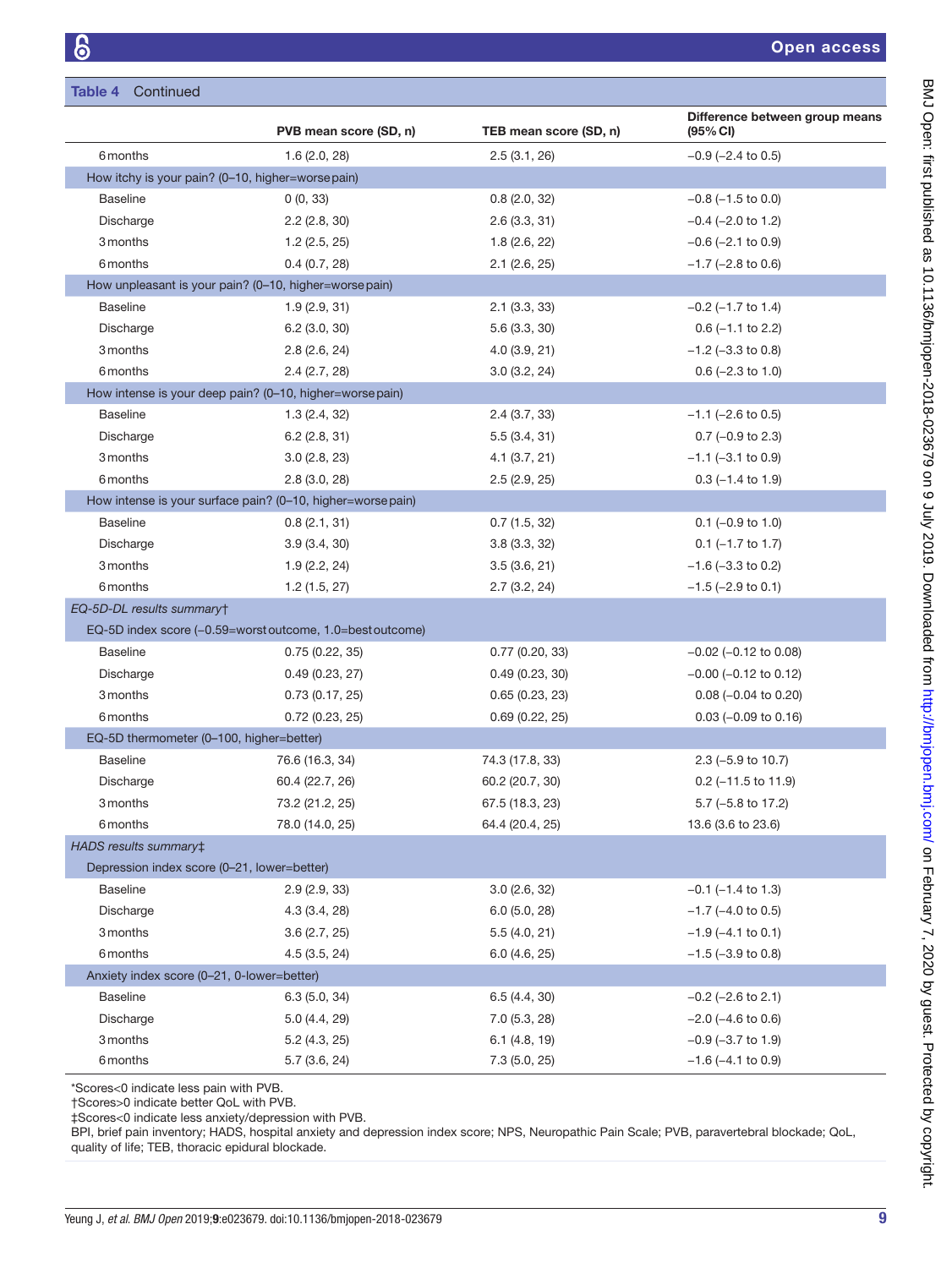It was apparent from the assessment of the ability to blind the participant to the analgesic technique that complete blinding is unlikely to be possible. Substantially, more participants appeared to be able to determine they had had an epidural blockade than the paravertebral technique. Attempts to completely blind participants in any future study are likely to make processes prohibitively complex and expensive due to innate differences in the mode of delivery and action in the two analgesic techniques. This could include sham insertion techniques to disguise the randomised intervention. The question is whether patient blinding is likely to be an important potential cause of detection bias, unduly affecting the results of any future trial. The proposed primary outcome of pain rating is subjective in nature, and this is a theoretical possibility. However, we believe that there is no reason to suspect that recipients of the randomised interventions have strong preconceptions with regard to the relative effectiveness of each analgesic technique. Furthermore, the primary outcome would be collected via questionnaires administered by post or phone, at a time remote from the original operative procedure, which are likely to be resilient to the effects of imperfect concealment.

Findings from the survey of practice were encouraging; while we set a target of 70% of thoracic anaesthetists willing to randomise to a future trial as being indicative of success, we found 63% willing and 12% 'possibly willing'. To achieve 70%, we would require solutions for those anaesthetists expressing uncertainty. The major reasons given were lack of skill and ward structure. These hurdles do not appear insurmountable if funding for further training and extra nurse support could be provided; something a large funding body may be willing to provide. A successful trial would also require full engagement with anaesthetic and thoracic surgical trainees' network to maximise recruitment.

We have reported the study to randomised pilot study standards as recommended by Consolidated Standards of Reporting Trials extension for pilot study. $30$  Also, as recommended, $31$  we set objectives a priori to determine whether the pilot study would demonstrate feasibility of a larger trial. Since this study was not a definitive trial, we have been careful not to overinterpret the findings. Hence at this stage, we cannot expect the outcomes of this pilot study to be directly translated into clinical care, as the study was not large enough to be able to detect small-to-moderate realistic-sized difference in rates of chronic pain, nor was the scope wide enough in terms of the number of centres involved to return a generalisable result.

Nevertheless, this pilot study is an important precursor to a larger, substantive, trial and provides invaluable information that will help to ensure its success. A definitive study—instigated by the authors of this manuscript—has now been funded by the National Institute of Health Research (NIHR) Health Technology Assessment Programme and is expected to start recruiting in 2018 from 20 UK thoracic centres. The design of this

study has been partially informed by the results of this pilot. The primary outcome will be incidence of chronic pain at 6months attained from VAS responses similar to that used here; other outcomes will follow Initiative on Methods, Measurement, and Pain Assessment in Clinical Trials (IMMPACT) recommendations.<sup>32</sup> A total sample size of 1026 participants will give 90% power (p=0.05) to detect a reduction in incidence of CPTP of 30% with TEB (a similar event rate to that noted in this pilot study) down to 20% with PVB. The rate of recruitment noted in this study has been factored into the number of sites and length of the recruitment period required; we estimate access to a pool of 5000 participants over a two-anda-half year recruitment period and need to recruit a fifth of these. The design will allow a definitive answer to this important question.

#### Author affiliations

<sup>1</sup>Warwick Medical School, University of Warwick, Coventry, UK <sup>2</sup> Academic Department of Anaesthesia, Critical Care, Pain and Resuscitation, Birmingham Heartlands Hospital, University Hospital Birmingham NHS Foundation Trust, Birmingham, UK

<sup>3</sup>School of Health and Population Sciences, University of Birmingham, Birmingham, UK

4 Birmingham Clinical Trials Unit, University of Birmingham, Birmingham, UK 5 Department of Thoracic Surgery, Birmingham Heartlands Hospital, University Hospital Birmingham NHS Foundation Trust, Birmingham, UK

<sup>6</sup>Nottingham Clinical Trials Unit, University of Nottingham, Nottingham, UK <sup>7</sup> Institute of Inflammation and Ageing, College of Medical and Dental Sciences, University of Birmingham, Birmingham, UK

<sup>8</sup>University of Liverpool, Institute of Translational Medicine, Liverpool, UK <sup>9</sup>Health Services Research, University of Sheffield, Sheffield, UK <sup>10</sup>Department of Anaesthesia, University Hospital of South Manchester NHS Foundation Trust, Manchester, UK

<sup>11</sup>Institute of Applied Health Research, University of Birmingham, Birmingham, UK <sup>12</sup>Department of Thoracic Surgery, University Hospital of South Manchester NHS Foundation Trust, Manchester, UK

Acknowledgements We thank the trial participants; members of the trial Oversight Committee: Tom Treasure (Chair), Alistair Macfie (independent anaesthetist), Mahmoud Loubani (independent surgeon), Lucy Bradshaw (independent statistician), Alistair Murray (patient and public representative); the Clinical Research Ambassador Group at Heart of England NHS Foundation Trust; Birmingham Clinical Trials Unit staff: Matt Hill (database programmer) and Hannah Watson (data manager).

Contributors FG, JY, JD and MW conceived the topic. FG, JY, JD, LM and AG designed the study with input from SK, LS, BN, MW, TM and AW. FG oversaw the running of the trial and all the authors contributed to the ongoing management of the trial. AK, RS and BN collected data for the trial. KT performed the statistical analysis. SF evaluated the qualitative data. The manuscript was drafted by LM, JY and FG with contributions from the other authors. All the authors contributed to the interpretation of the output and revised and reviewed the paper; they are the guarantors. The Birmingham Clinical Trials Unit undertook the randomisation and data management and monitoring. The authors had full access to all the data from the study. The authors vouch for the accuracy and completeness of the data and analyses. All authors read and approved the final manuscript.

Funding The study was funded by a grant from the National Institute for Health Research for Patient Benefit (RFPB grant number PB-PG-0213-30126). The views expressed are those of the author(s) and not necessarily those of the NIHR or the Department of Health and Social Care. SF is funded by the National Institute of Health Research (NIHR) Collaboration for Leadership in Applied Health Research and Care West Midlands (CLAHRCWM). The study sponsor was the Heart of England NHS Foundation Trust.

Disclaimer The funder had no role in study design, data collection, interpretation or analysis or in writing the report for publication.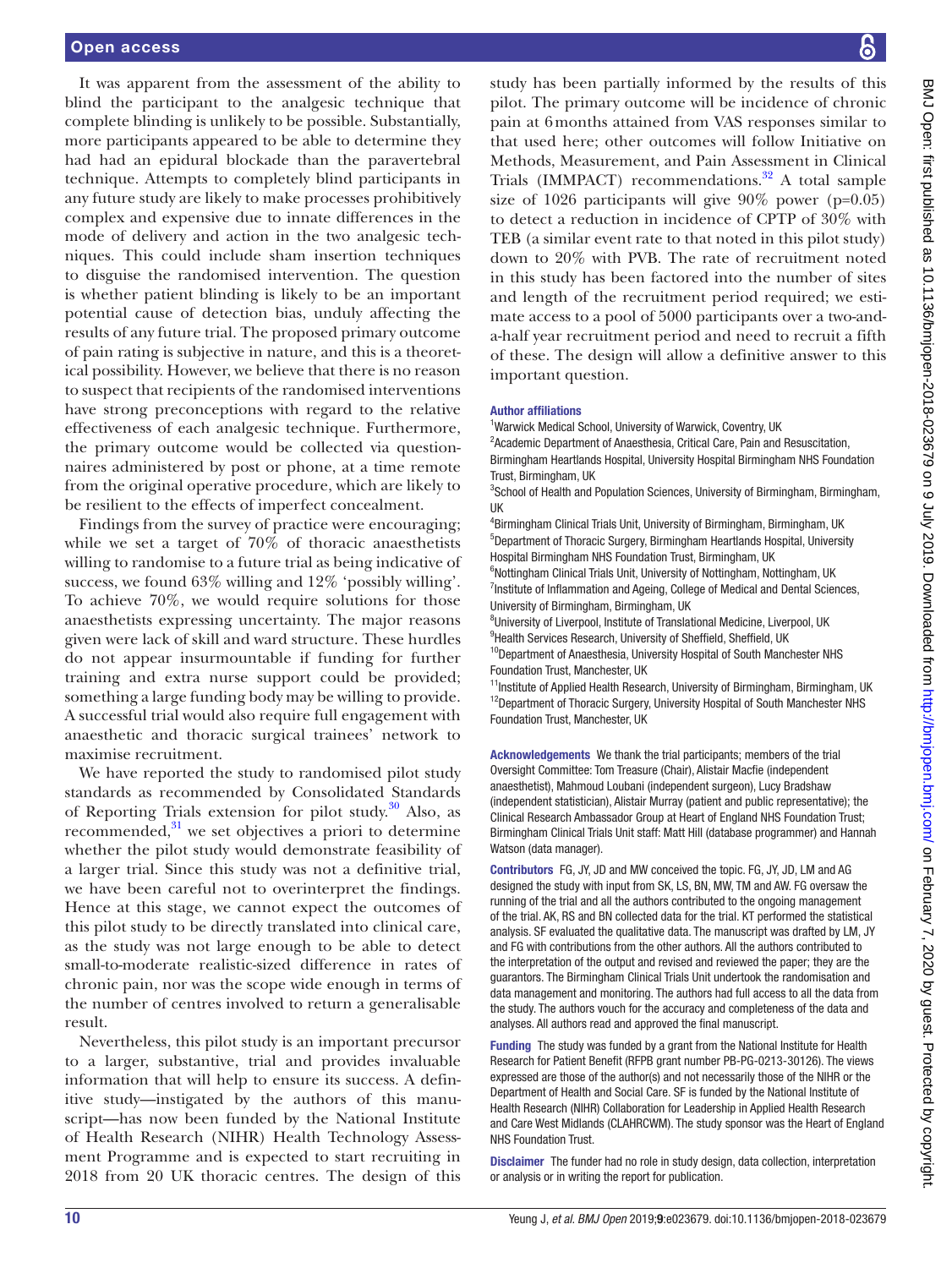BMJ Open: first published as 10.1136/bmjopen-2018-023679 on 9 July 2019. Downloaded from http://bmjopen.bmj.com/ on February 7, 2020 by guest. Protected by copyright BMJ Open: first published as 10.1136/bmjopen-2018-023679 on 9 July 2019. Downloaded from <http://bmjopen.bmj.com/> Bbruary 7, 2020 by guest. Protected by copyright.

Competing interests None declared.

#### Patient consent for publication Not required.

Ethics approval This study was approved by NHS Research Ethics Committee (NRES Committee East Midlands - Derby, REC number 14/EM/1280) and was prospectively registered (ISRCTN45041624).

Provenance and peer review Not commissioned; externally peer reviewed.

Data sharing statement All available study data can be obtained from the corresponding author.

Open access This is an open access article distributed in accordance with the Creative Commons Attribution 4.0 Unported (CC BY 4.0) license, which permits others to copy, redistribute, remix, transform and build upon this work for any purpose, provided the original work is properly cited, a link to the licence is given. and indication of whether changes were made. See: [https://creativecommons.org/](https://creativecommons.org/licenses/by/4.0/) [licenses/by/4.0/.](https://creativecommons.org/licenses/by/4.0/)

#### **REFERENCES**

- <span id="page-10-0"></span>1. The Society for Cardiothoracic Surgery in Great Britain and Ireland. SCTS 2014‐2015 Thoracic Registry Data. 2015.
- <span id="page-10-1"></span>2. Hughes R, Gao F. Pain control for thoracotomy. *[CEACCP](http://dx.doi.org/10.1093/bjaceaccp/mki014)* 2005;5:56–60.
- 3. Soto RG, Fu ES. Acute pain management for patients undergoing thoracotomy. *[Ann Thorac Surg](http://dx.doi.org/10.1016/S0003-4975(02)04647-7)* 2003;75:1349–57.
- 4. Kavanagh BP, Katz J, Sandler AN. Pain control after thoracic surgery. A review of current techniques. *[Anesthesiology](http://www.ncbi.nlm.nih.gov/pubmed/8092520)* 1994;81:737–59.
- <span id="page-10-2"></span>5. Classification of chronic pain. Descriptions of chronic pain syndromes and definitions of pain terms. Prepared by the International Association for the Study of Pain, Subcommittee on Taxonomy. *[Pain Suppl](http://www.ncbi.nlm.nih.gov/pubmed/3461421)* 1986;3:S1–226.
- <span id="page-10-3"></span>6. Bayman EO, Brennan TJ. Incidence and severity of chronic pain at 3 and 6 months after thoracotomy: meta-analysis. *[J Pain](http://dx.doi.org/10.1016/j.jpain.2014.06.005)* 2014;15:887–97.
- <span id="page-10-4"></span>7. Dahl JB, Rosenberg J, Lund C, *et al*. Effect of thoracic epidural bupivacaine 0.75% on somatosensory evoked potentials after dermatomal stimulation. *[Reg Anesth](http://www.ncbi.nlm.nih.gov/pubmed/2265158)* 1990;15:73–5.
- 8. Lund C, Hansen OB, Mogensen T, *et al*. Effect of thoracic epidural bupivacaine on somatosensory evoked potentials after dermatomal stimulation. *[Anesth Analg](http://dx.doi.org/10.1213/00000539-198708000-00006)* 1987;66:731–4.
- <span id="page-10-5"></span>9. Richardson J, Lönnqvist PA. Thoracic paravertebral block. *[Br J](http://dx.doi.org/10.1093/bja/81.2.230)  [Anaesth](http://dx.doi.org/10.1093/bja/81.2.230)* 1998;81:230–8.
- 10. Cook E, Downs C. Analgesia After Thoracotomy ‐ The Role of the Extrapleural Paravertebral Catheter. *Australian Anaesthesia* 2005:103–17.
- <span id="page-10-6"></span>11. Richardson J, Jones J, Atkinson R. The effect of thoracic paravertebral blockade on intercostal somatosensory evoked potentials. *[Anesth Analg](http://www.ncbi.nlm.nih.gov/pubmed/9706933)* 1998;87:373–6.
- <span id="page-10-7"></span>12. Karmakar MK, Samy W, Li JW, *et al*. Thoracic paravertebral block and its effects on chronic pain and health-related quality of life after modified radical mastectomy. *[Reg Anesth Pain Med](http://dx.doi.org/10.1097/AAP.0000000000000113)* 2014;39:289–98.
- <span id="page-10-8"></span>13. Turner J, Yeung J. Analgesic technique in thoracic surgery: a survey of UK ACTACC members. In Press. 2016.
- <span id="page-10-9"></span>14. Yeung JH, Gates S, Naidu BV, *et al*. Paravertebral block versus thoracic epidural for patients undergoing thoracotomy. *[Cochrane](http://dx.doi.org/10.1002/14651858.CD009121.pub2)  [Database Syst Rev](http://dx.doi.org/10.1002/14651858.CD009121.pub2)* 2016;2:CD009121.
- <span id="page-10-10"></span>15. Yeung J, Melody T, Kerr A, *et al*. Randomised controlled pilot study to investigate the effectiveness of thoracic epidural and paravertebral blockade in reducing chronic post-thoracotomy pain: TOPIC feasibility study protocol. *[BMJ Open](http://dx.doi.org/10.1136/bmjopen-2016-012735)* 2016;6:e012735.
- <span id="page-10-11"></span>16. Jensen MP, Karoly P, Braver S. The measurement of clinical pain intensity: a comparison of six methods. *[Pain](http://dx.doi.org/10.1016/0304-3959(86)90228-9)* 1986;27:117–26. 17. Tan G, Jensen MP, Thornby JI, *et al*. Validation of the Brief Pain
- <span id="page-10-12"></span>Inventory for chronic nonmalignant pain. *[J Pain](http://dx.doi.org/10.1016/j.jpain.2003.12.005)* 2004;5:133–7.
- <span id="page-10-13"></span>18. Galer BS, Jensen MP. Development and preliminary validation of a pain measure specific to neuropathic pain: the Neuropathic Pain Scale. *[Neurology](http://dx.doi.org/10.1212/WNL.48.2.332)* 1997;48:332–8.
- <span id="page-10-14"></span>19. Herdman M, Gudex C, Lloyd A, *et al*. Development and preliminary testing of the new five-level version of EQ-5D (EQ-5D-5L). *[Qual Life](http://dx.doi.org/10.1007/s11136-011-9903-x)  [Res](http://dx.doi.org/10.1007/s11136-011-9903-x)* 2011;20:1727–36.
- <span id="page-10-15"></span>20. Zigmond AS, Snaith RP. The hospital anxiety and depression scale. *[Acta Psychiatr Scand](http://dx.doi.org/10.1111/j.1600-0447.1983.tb09716.x)* 1983;67:361–70.
- <span id="page-10-16"></span>21. Moore CG, Carter RE, Nietert PJ, *et al*. Recommendations for planning pilot studies in clinical and translational research. *[Clin Transl](http://dx.doi.org/10.1111/j.1752-8062.2011.00347.x)  [Sci](http://dx.doi.org/10.1111/j.1752-8062.2011.00347.x)* 2011;4:332–7.
- <span id="page-10-17"></span>22. Pope C, Ziebland S, Mays N. Qualitative research in health care. Analysing qualitative data. *[BMJ](http://dx.doi.org/10.1136/bmj.320.7227.114)* 2000;320:114–6.
- <span id="page-10-18"></span>23. Jensen MP, Chen C, Brugger AM. Interpretation of visual analog scale ratings and change scores: a reanalysis of two clinical trials of postoperative pain. *[J Pain](http://dx.doi.org/10.1016/S1526-5900(03)00716-8)* 2003;4:407–14.
- 24. Palos GR, Mendoza TR, Mobley GM, *et al*. Asking the community about cutpoints used to describe mild, moderate, and severe pain. *[J](http://dx.doi.org/10.1016/j.jpain.2005.07.012)  [Pain](http://dx.doi.org/10.1016/j.jpain.2005.07.012)* 2006;7:49–56.
- <span id="page-10-19"></span>25. Litcher-Kelly L, Martino SA, Broderick JE, *et al*. A systematic review of measures used to assess chronic musculoskeletal pain in clinical and randomized controlled clinical trials. *[J Pain](http://dx.doi.org/10.1016/j.jpain.2007.06.009)* 2007;8:906–13.
- <span id="page-10-20"></span>26. Edwards P, Roberts I, Sandercock P, *et al*. Follow-up by mail in clinical trials: does questionnaire length matter? *[Control Clin Trials](http://dx.doi.org/10.1016/j.cct.2003.08.013)* 2004;25:31–52.
- <span id="page-10-21"></span>27. Bendixen M, Jørgensen OD, Kronborg C, *et al*. Postoperative pain and quality of life after lobectomy via video-assisted thoracoscopic surgery or anterolateral thoracotomy for early stage lung cancer: a randomised controlled trial. *[Lancet Oncol](http://dx.doi.org/10.1016/S1470-2045(16)00173-X)* 2016;17:836–44.
- <span id="page-10-22"></span>28. Ferlay J, Soerjomataram I, Ervik M, *et al*. *GLOBOCAN 2012 v1.0*: Cancer Incidence and Mortality Worldwide: IARC Cancer Base No. 11.
- 29. Stewart BW, Wild CP. (eds). *World cancer report 2014*. Lyon: International Agency for Research on Cancer, 2014.
- <span id="page-10-23"></span>30. Eldridge SM, Chan CL, Campbell MJ, *et al*. CONSORT 2010 statement: extension to randomised pilot and feasibility trials. *[BMJ](http://dx.doi.org/10.1136/bmj.i5239)* 2016;355:i5239.
- <span id="page-10-24"></span>31. Thabane L, Ma J, Chu R, *et al*. A tutorial on pilot studies: the what, why and how. *[BMC Med Res Methodol](http://dx.doi.org/10.1186/1471-2288-10-1)* 2010;10:1.
- <span id="page-10-25"></span>32. Dworkin RH, Turk DC, Farrar JT, *et al*. Core outcome measures for chronic pain clinical trials: IMMPACT recommendations. *[Pain](http://dx.doi.org/10.1016/j.pain.2004.09.012)* 2005;113:9–19.